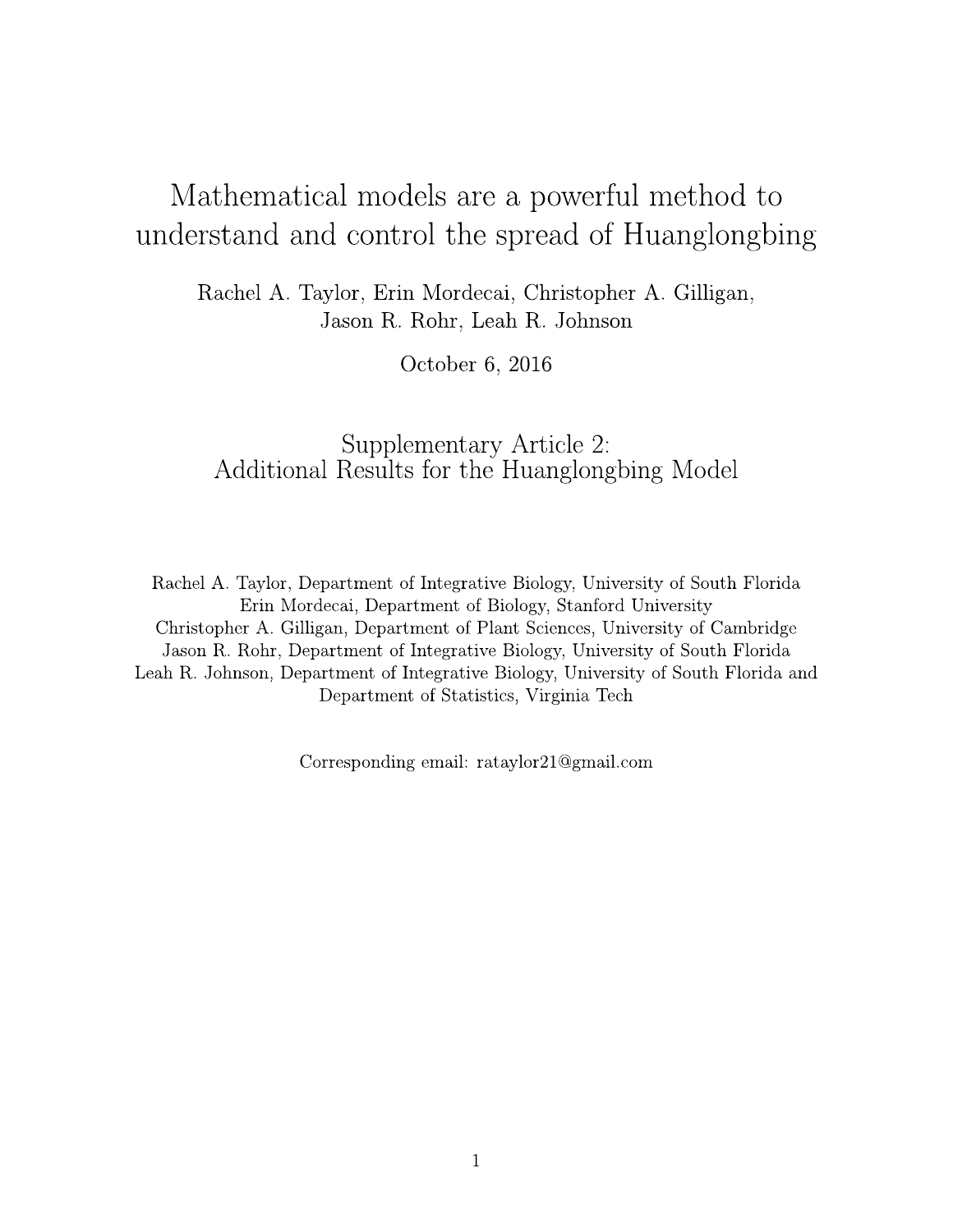In the main text we indicate how the number of trees and psyllids in their various categories changes over the first 8 years after infection arrives (Figure 2). We include here, Figure S2.1, the simulation for the full 20 year time span to show how it settles down to a steady state, with yearly seasonality. The figure for the full 20 years shows that by the end the total number of removed trees is over 1600, and the number of infected trees remains around  $2/3$ 's of the entire grove, while the remaining  $1/3$  of the grove is asymptomatic.



Figure S2.1: The changes in numbers of susceptible, asymptomatic and infected trees and susceptible, exposed and infected psyllids over 20 years when one tree is infected at time 0. In A, alive trees are either Susceptible (blue), Asymptomatic (green) or Infected (orange), and Removed trees are also plotted (purple). In B, psyllids are Susceptible (blue), Exposed (yellow) or Infected (orange).

In the main text, we also mentioned how it is roguing that prevents the infection from taking over the whole grove. If trees weren't rogued, all trees would remain infected rather than a cycle of replacing trees with susceptible trees which then become infected. We consider whether roguing at a higher rate, that is, reducing the average time until a tree is rogued, will affect the maximum number of infected trees and the total number of trees that need replaced (Figure S2.2).

Detecting infection and roguing trees sooner reduces the peak number of infected trees from about 800 to 350 trees with a faster decline when the average time until trees are rogued is shorter (Figure S2.2). This is a prodigious decrease in the number of infected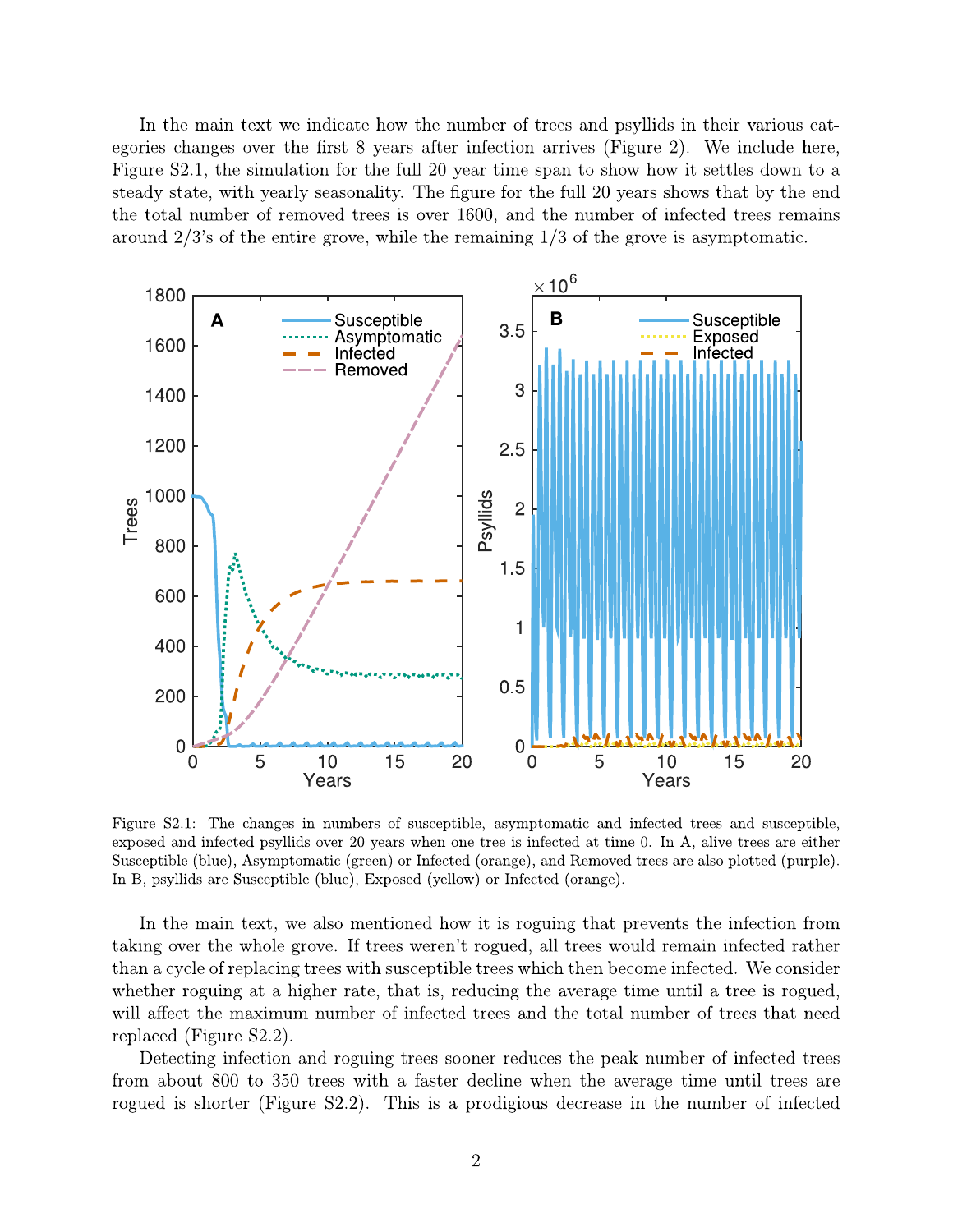

is varied from 2 to 14 years, thus the roguing rate  $(r_1)$  varies between 0.5 to 0.07 respectively. The peak

**Example 19** Average Time until Roguing (years)<br>
Figure 82.2: The effect of varying the average time from when an infected tree develops symptot<br>
it is regued on key features of disease spread. The mean time (in years) un

eters. For each parameter **p**, we varied it by  $10\%$  (i.e. 0.9**p** and 1.1**p**) and then calculated the value of  $\mathsf{R}_{0}$  at the temperature at which  $\mathsf{R}_{0}$  was maximum (Figure 3B, main text). We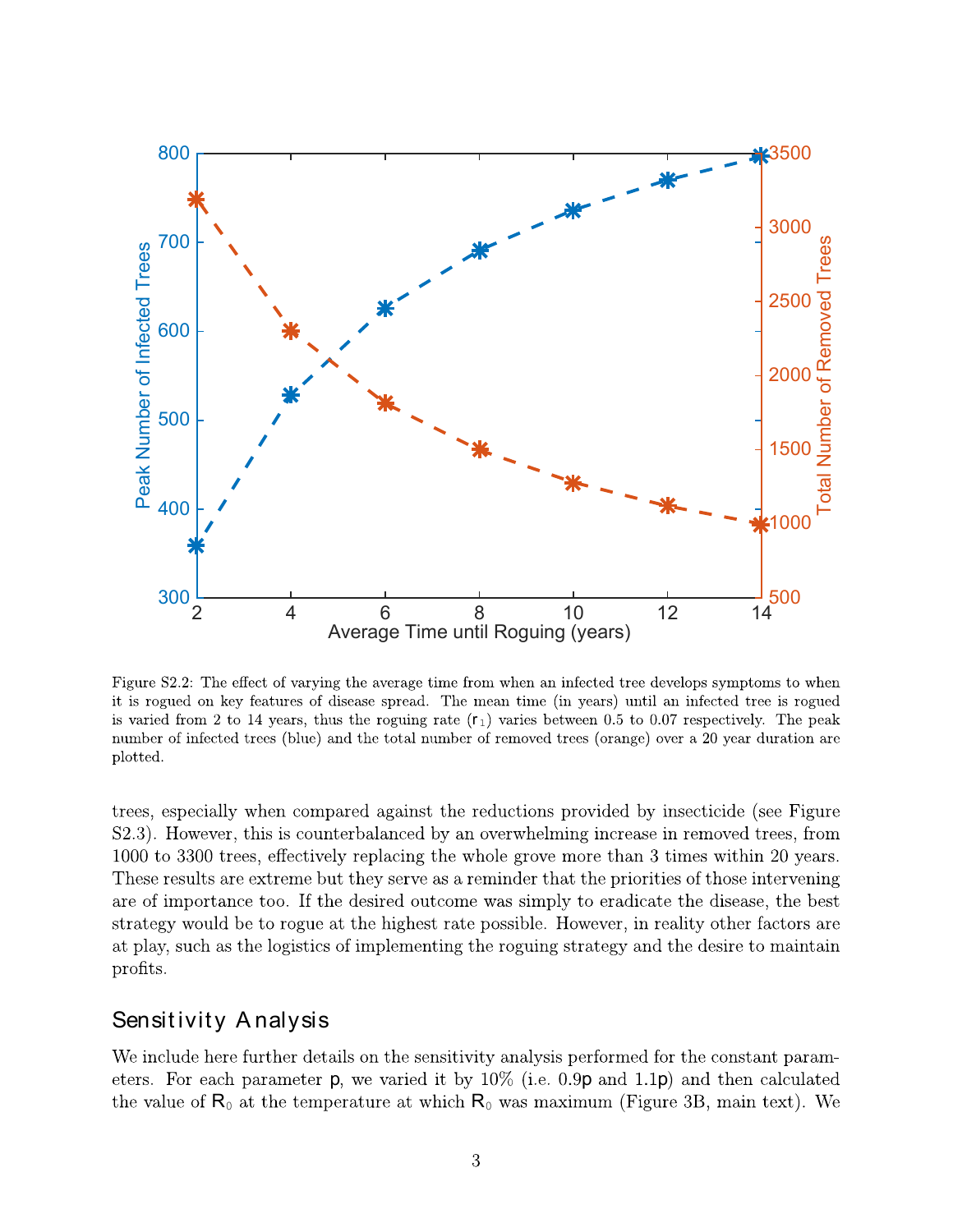output the low and high values for  $R_0$  for each of these parameters to give more detail than the figure. The equation for  $R_0$  is given in Article S1 as well as definitions of each of the parameters.

| Parameter      | Low $R_0$ | High $R_0$ |
|----------------|-----------|------------|
| a              | 27.9780   | 34.1953    |
| b              | 29.4914   | 32.6040    |
| C              | 29.4914   | 32.6040    |
| r <sub>1</sub> | 30.0813   | 32.2730    |
| r              | 31.0000   | 31.1739    |
| ۷              | 30.7294   | 31.5173    |
| т              | 31.0737   | 31.0996    |
| O              | 30.7793   | 31.3420    |

Table S2.1: The low and high values of  $R_0$  when each of the parameters **p** is changed to 0.9**p** and 1.1**p** as shown in Figure 3B. These are calculated when  $T = 24.25$ , when  $R_0$  is at its maximum value of 31.09.

## Insecticide Intervention

We include further details of our insecticide intervention results to aid in understanding the impact of insecticide application on the grove. In the main text, Figure 4, we plot both the peak number of infected psyllids and the total profit made over 20 years as both the number of days spraying and the effectiveness of the spray are varied. Here, we produce a similar plot but this time we use two different metrics of disease spread within the grove - the peak number of infected psyllids and the peak number of susceptible trees once infection has been present for a number of years and most trees are infected (Figure S2.3). The insecticide application allows the susceptible tree population to recover very slightly for a short time before the trees become infected again and the size of this recovery is what we measure by this metric.

In Figure 4 in the main text, insecticide application in spring and autumn results in significant reductions in the size of the infected psyllid population, especially when considered against the much higher population sizes when spraying is performed in summer and winter. When we focus on different metrics we can understand more clearly the effect on infection within the grove (Figure S2.3). Spraying in spring and autumn results in the peak number of infected trees lowering from 658 to 651 trees, which clearly is very small for a grove size of 1001. This is likely because the disease is so easily transmissible between tree and psyllid that only low numbers of infected psyllids are required to cause high levels of infection in the grove. However, when we consider the recovery of susceptible trees, we see that it increases from 26 to 42, a larger increase than the decline in infected trees. Therefore, reduced numbers of infected trees results in less asymptomatic trees also, and hence trees will remain susceptible for longer. This allows for more profits to be made on susceptible trees, and hence why small reductions in the number of infected trees produces much higher profits in the end. Once again, we can compare the results to the case of insecticide application in summer and winter, which are plotted on the same color scale. Figure S2.3C, D clearly highlights the lack of benefit of spraying at this time of year as no reductions in infected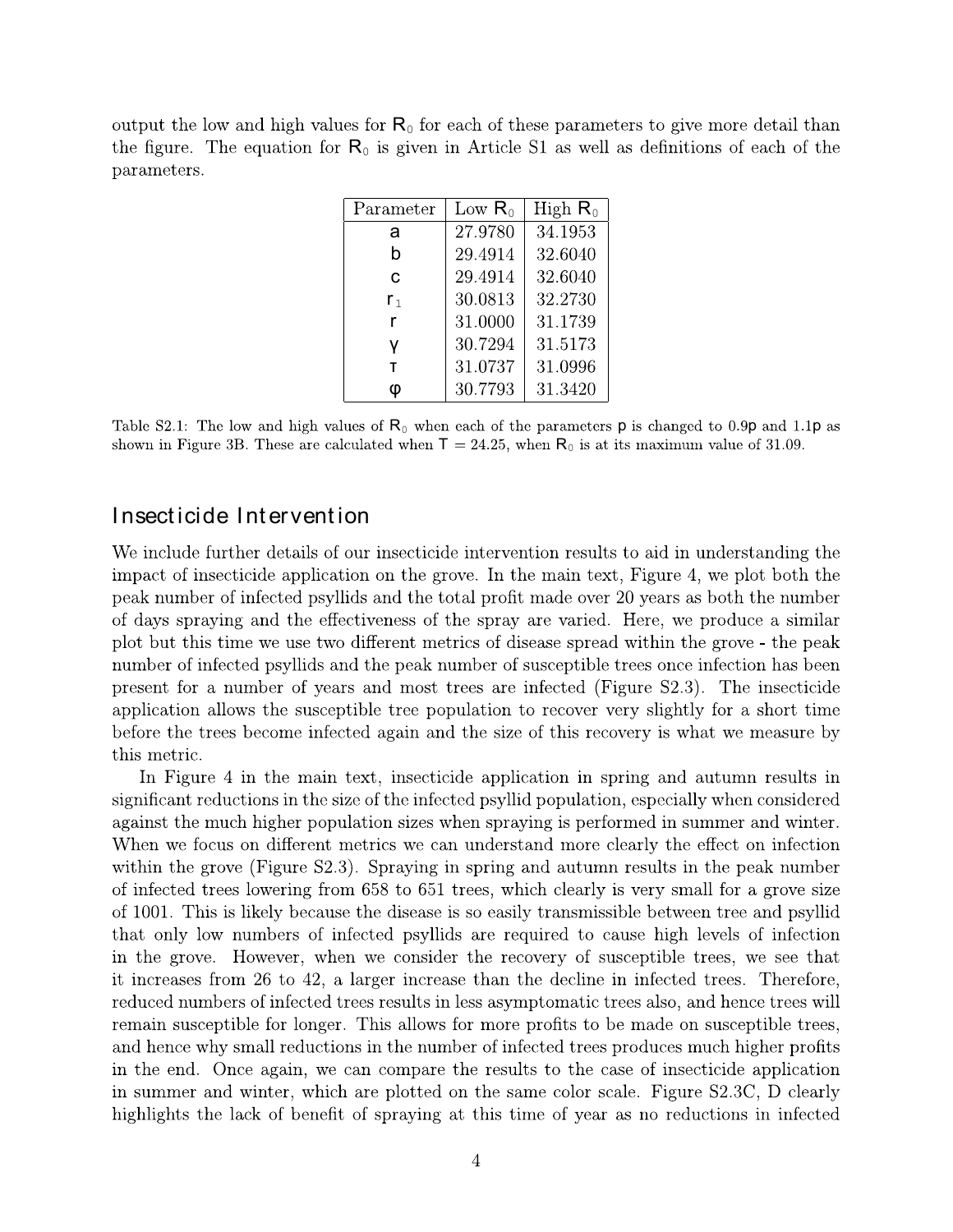

using the same color scale. In B and D, the peak number of susceptible trees during recovery periods is shown as a function of both the number of days spraying during each year and the effectiveness of the spray using the same color scale. The number of days spraying is the total per year, split equally between the two spraying regimes.

tree populations or increases in susceptible tree populations occur. This further supports our hypothesis that the seasonality of flush and temperature dependent traits of psyllids are